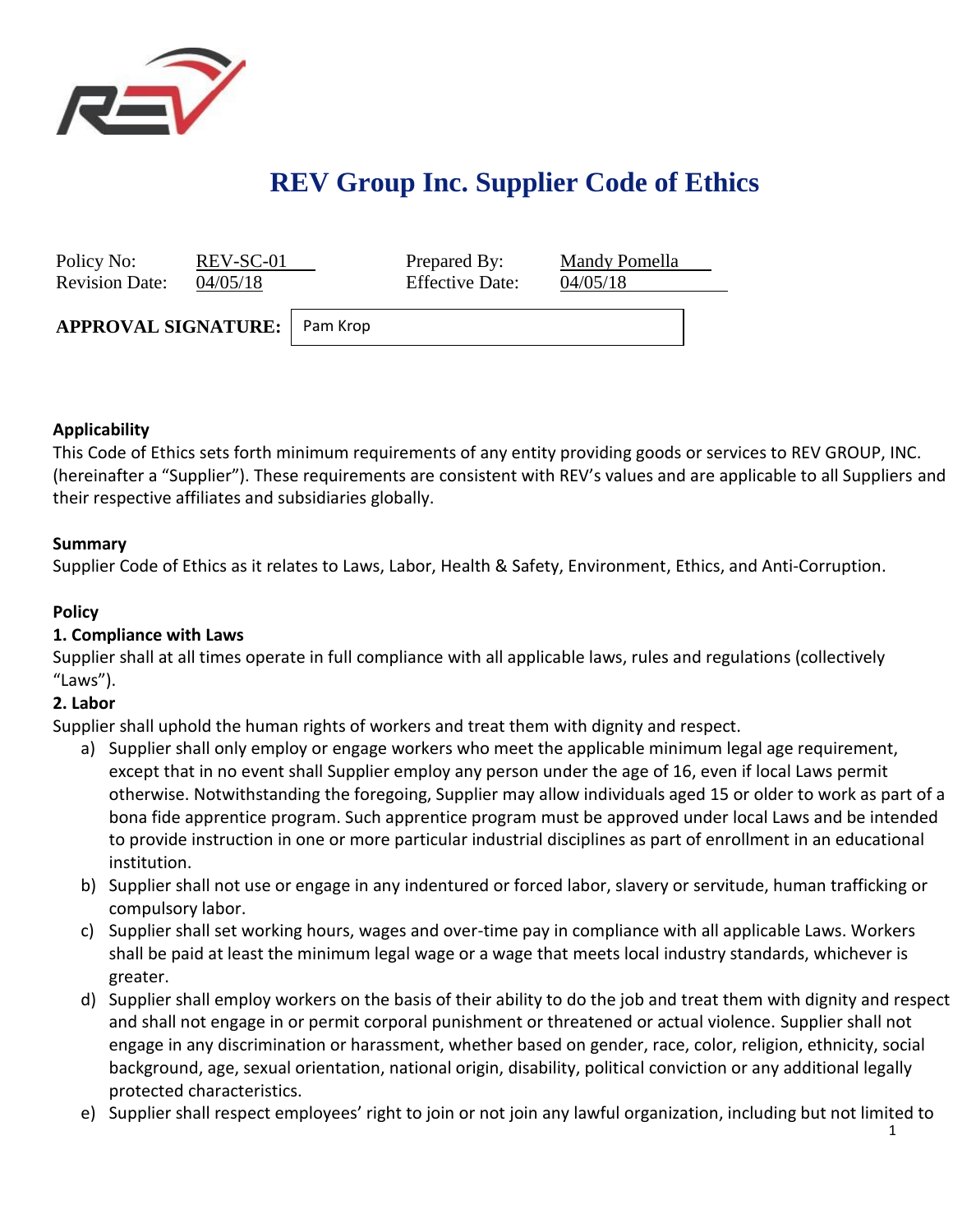

trade unions and works councils, and shall comply with all applicable Laws pertaining to freedom of association and collective bargaining.

# **3. Health & Safety**

REV GROUP, INC. is committed to being a global leader in safeguarding the health and safety of employees, officers, directors, agents and contractors ("Personnel").

a) Supplier shall comply with REV's Safety Policy, EHS standards, and any site-specific safety requirement or protocol while on-site at an REV location or at an REV customer location on behalf of

#### REV..

- b) Supplier shall:
	- i. Take responsibility for the health and safety of its Personnel.
	- ii. Ensure a safe work environment and minimize physical and chemical hazards through proper design, engineering and administrative controls, preventative maintenance and safe work procedures as well as ongoing safety training.
	- iii. Provide workers with appropriate personal protective equipment where hazards cannot be adequately controlled by other means.
	- iv. Provide and properly maintain physical guards, interlocks, and barriers where machinery presents a potential injury hazard to workers.
	- v. Minimize the impact of emergency situations through the implementation of emergency plans and response procedures.
	- vi. Provide training and ensure that its Personnel are appropriately trained and educated in respect of health and safety matters.

## **4. Environment**

At REV, environmental considerations are an integral part of our business practices.

- a) Supplier shall maintain all required environmental permits and registrations and follow the operational and reporting requirements of such permits.
- b) Supplier shall comply with regulated substance and product content specifications and with any applicable Laws prohibiting or restricting the use, content or handling of specific substances.
- c) Supplier shall minimize environmental pollution and make continuous improvements to reduce or eliminate solid waste, wastewater and air emissions by implementing appropriate conservation measures in their production, maintenance, and facility processes.
- d) Supplier shall manage, control, treat and/or dispose of non-hazardous solid waste, wastewater, and/or air emissions generated from operations as required by applicable Laws, before discharge.

## **5. Ethics and Compliance**

Supplier shall commit to the highest standards of ethical conduct when dealing with its Personnel, suppliers, customers and other relevant stakeholders.

- a) Supplier shall accurately record and disclose information regarding its business activities, structure, financial situation, and performance in accordance with applicable Laws as well as prevailing industry business practices.
- b) Supplier shall prohibit any and all forms of fraud, extortion, theft or embezzlement by its Personnel.
- c) Supplier shall respect intellectual property rights and safeguard REV information. Transfer of technology and know-how shall be done in a manner that protects intellectual property rights.
- d) Supplier shall implement processes and procedures and exercise due diligence to detect and avoid counterfeit parts.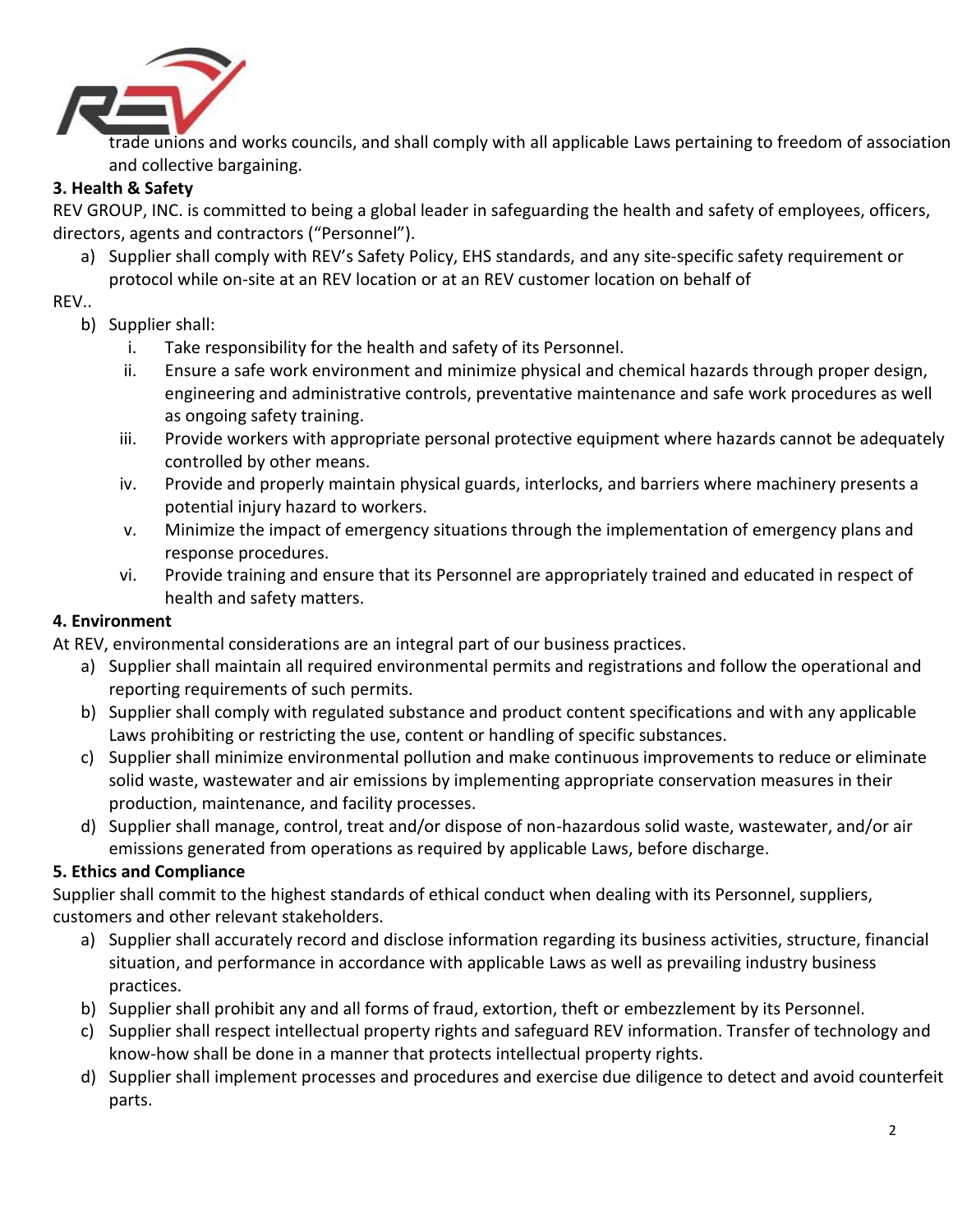

REV is committed to ensuring that the products it sells do not incorporate "conflict minerals" (mineral which are smelted into tin, tantalum, tungsten and gold) sourced from entities which directly or indirectly finance conflict in the Democratic Republic of Congo or adjoining countries.

Supplier shall: (i) Perform sufficient due diligence into Supplier's supply chain to determine whether products sold or provided to REV contain tin, tantalum, tungsten or gold, and, if so, whether and to what extent those metals are sourced from conflict-free smelters; (ii) Report to REV GROUP, INC. the results of such due diligence to enable REV to comply with its legal obligations and policy goals; and (iii) Commit to being or becoming "conflict-free", so that any such metals are sourced only from conflict-free smelters.

f) Supplier shall implement processes to address the confidentiality and protection of an employee who in good faith raises a concern, makes a report, or assists with an investigation related to potential ethical or criminal violations.

## **6. Anti-Co**r**ruption**

REV is committed to complying with all anti-corruption Laws that prohibit bribes, kickbacks, or other corrupt actions to obtain or retain business or obtain any improper advantage.

- **a) No Bribes or Kickbacks**. Supplier shall not directly or indirectly solicit, receive or offer any form of bribe, kickback, or other corrupt payment, to or from any person or organization, including but not limited to government agencies or officials, companies or Personnel of those companies.
- **b) Gifts and Entertainment.** When doing business with or conducting business on behalf of REV, Supplier may, for legitimate business purposes: (i) offer gifts or entertainment to suppliers, customers or other business associates; or (ii) accept gifts or entertainment offered by suppliers, customers or other business associates; provided, however, that in each instance the gift or entertainment:
	- is unsolicited;
	- is not illegal or in violation of this Code;
	- is not a bribe, kickback or other illicit payment;
	- is not given in exchange for any consideration;
	- would not embarrass REV if disclosed publicly; and does not create the appearance (or an actual or implied obligation) that the gift giver is entitled to preferential treatment, an award of business, better prices or improved terms of sale.

# **7. Compliance Monitoring**

Supplier shall allow REV and/or any of its representatives or agents access to Supplier's facilities and all relevant records associated with the products and services provided to REV. Supplier and REV shall establish a mutually agreeable date and time for access. However, risks to REV's business may require immediate access to the products, services and associated records and Supplier shall accommodate REV's request for reasonable access as required. Supplier also agrees to cooperate with REV to investigate any allegations of wrongdoing, misconduct or corruption.

# **8. Application**

Supplier shall contractually require its suppliers and/or subcontractors to conform to standards of conduct equivalent to the provisions of this Code. REV reserves the right to audit Supplier's suppliers and/or subcontractors for compliance to this Code and Supplier shall accommodate REV's audit as required. Supplier shall also ensure that its Personnel comply with this Code when providing goods or services to REV.

## **9. Breach**

Supplier shall promptly report to REV written notice of known breach of this Code and implement a corrective action plan to cure all non-compliance within a specified time period . REV reserves the right to terminate the business